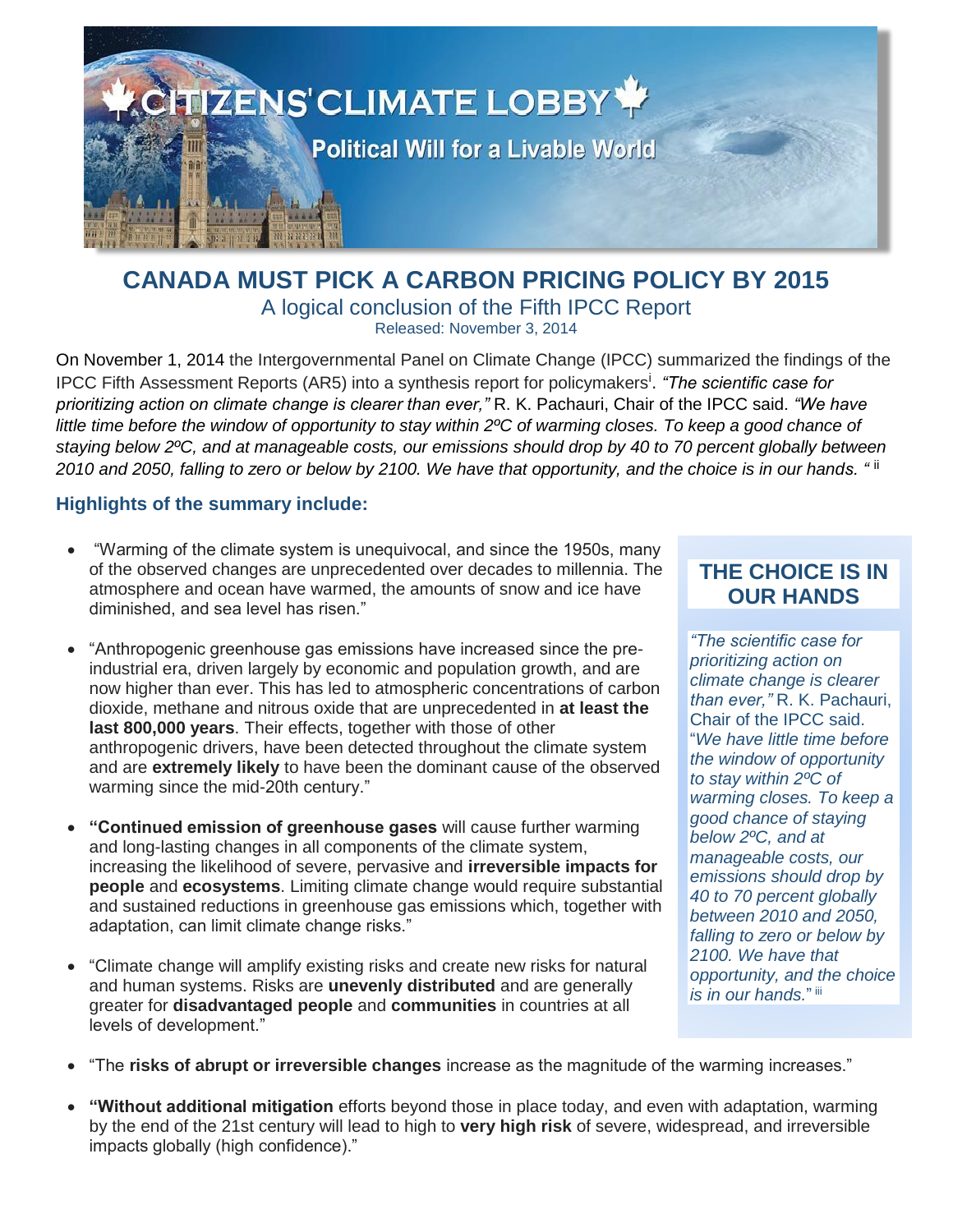#### **Acting on climate change NOW - worth it**

Earlier IPCC reports from this year found that keeping warming below 2°C would result in an estimated **0.06%** annual reduction in consumption growth. Thus, instead of global consumption growing by **2.3%** a year (median estimate), growth would instead be 2.24 % a year.<sup>iii</sup> These economic estimates of mitigation costs do not account for the benefits of reduced climate change, nor do they account for the numerous co-benefits associated with human health, livelihoods, and development.

In stark contrast, **The Stern Review** (2006) found climate change impacts if left unchecked could **reduce global GDP** by at least **5% per year**, and possibly as much as **20%** per yeariv . At the World Economic Forum in Davos, Switzerland in January 2013, Lord Stern proclaimed that climate change was **"far far worse"** than in the 2006 report<sup>v</sup>.

### **Canada's lackluster commitment to reducing GHG's**

Canada signed the **Kyoto Protocolvi** in **1997** and committed that by 2020 that our greenhouse gas (GHG) emissions would be 558 megatonnes carbon dioxide equivalents (558 Mt CO2 eq), which is 6% below our 1990 emissions. In 2010, Canada and the USA signed the weak and non-binding **Copenhagen Accord** to reduce greenhouse gas emissions<sup>vii</sup> to 607 Mt CO2 eg. In 2011 Canada formally withdrew from the Kyoto Protocol.

On **October 7, 2014**, Canada's Environment Commissioner, **Julie Gelfand,** expressed her disappointment that it is unlikely that Canada will meet even our weak commitments in the **Copenhagen Accord** and that we are only 7% of the way to achieving that goal<sup>viii</sup>. In her report she stated, *"Overall, we found that the federal government has not provided sufficiently focused coordination to meet its commitment of achieving the national 2020 emission reduction target jointly with the provinces and territories."*

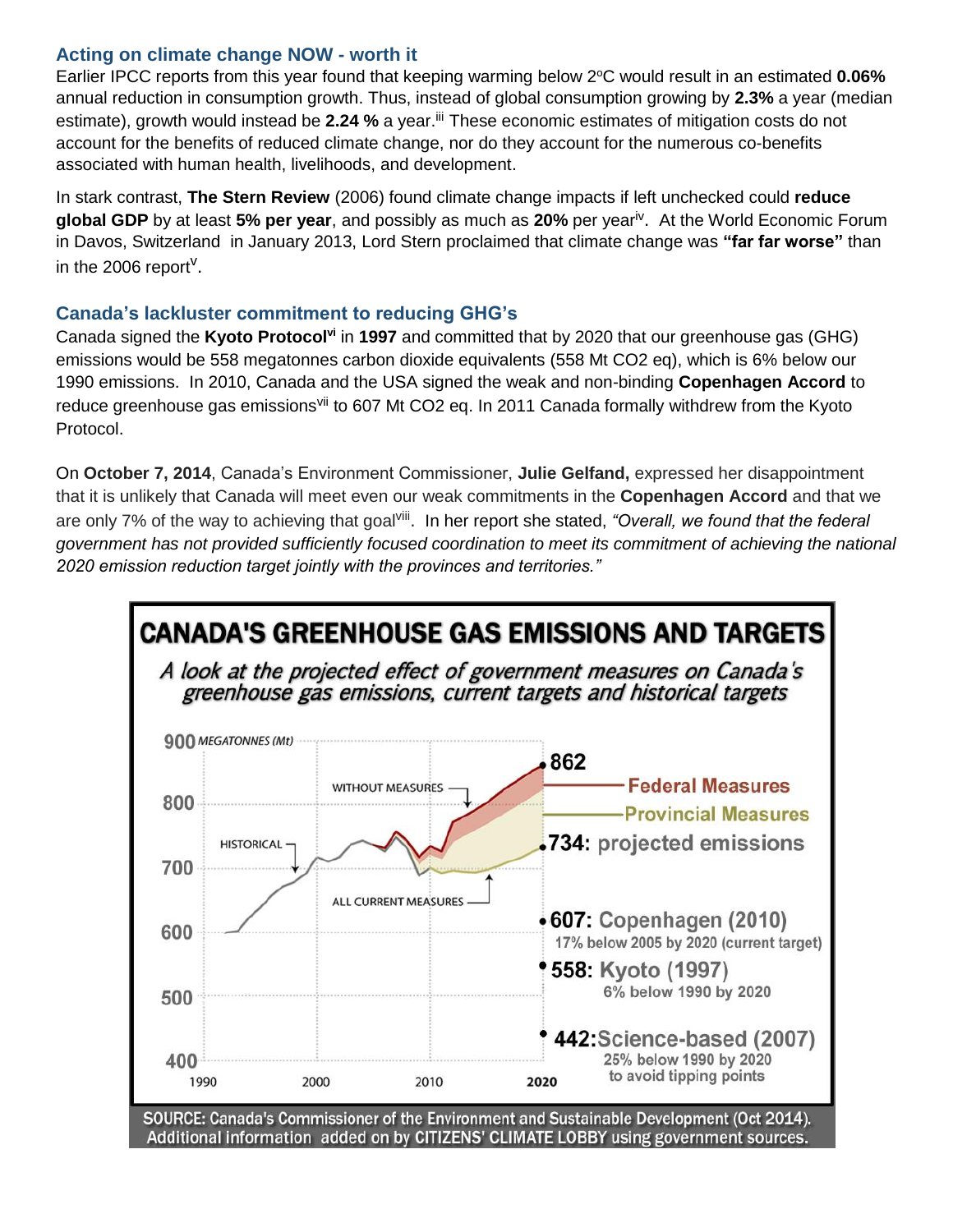#### **GHG regulation in the oil and gas sector?**

The Harper government has not delivered on a 2008 promise of regulation of GHG emissions in the oil and gas sector**.** Do Canadians, **especially rightwing Canadians**, really want to use regulatory policies to mitigate GHG emissions in the oil and gas sector? **Regulation is a non-market based** solution. Jonathan Kay, a well-known right wing commentator recently said, *"The people I work with at the National Post — because there are some colleagues I have who are what you may call 'climate change deniers' generally the one universal aspect is that they tend to be right-wing in their thinking, they see market-based solutions as the solution to enriching our society in every respect and it bothers them, the idea that here's this problem that cannot be solved with unfettered industrial activity."ix*

#### **Carbon pricing around the world – World Bank**

Spurring innovation and clean energy use by pricing carbon – about 40 national and over 20 sub-national jurisdictions have already implemented or scheduled emissions trading schemes or carbon taxes<sup>x, xi, xii</sup>. Together, these jurisdictions account for more than 22 percent of global emissions. As well, 73 national governments, 11 regional governments and more than 1,000 businesses and investors **support clean energy** through pricing carbon pollution. In total, these leaders represent **52 %** of global GDP, **54 %** of global greenhouse gas emissions and almost **half the world's population**<sup>xiii</sup>. Canada, at the federal level, is currently not part of this global majority that has embraced carbon pricing.

### **Which carbon-pricing policy is best for Canada?**

The Harper Government has often stated that we need to synchronize our climate and energy policies with the USA. Regulation of the oil and gas sector is the current stated policy of the Harper Government – yet regulations have not

## **RIGHT WING THINKERS NEED TO BE REASSURED**

Jonathan Kay, the National Post's former comments page editor, now the editor and chief at The Walrus and someone who is generally considered a right-of-centre commentator in his own right, said on the eve of the United Nations Climate Summit in September 2014, *"The people I work with at the National Post because there are some colleagues I have who are what you may call 'climate change deniers' — generally the one universal aspect is that they tend to be rightwing in their thinking, they see market-based solutions as the solution to enriching our society in every respect and it bothers them, the idea that here's this problem that cannot be solved with unfettered industrial activity."*

been forth coming and nor is it a market-based policy one would expect from a right-wing political party. **Cap and trade** is a is a market based carbon pricing mechanism repeatedly rejected by the American people and the US Congress, most recently in 2010. Thus, a **federal** policy of **cap and trade** synchronized with the USA is **highly unlikely**.

**There is a simpler market-based approach**: implementing a steadily-rising fee on carbon-based fuels that returns revenue to households. This type of carbon pricing is called **carbon fee and dividend**. By including border tariffs on goods from nations that lack an equivalent price on carbon, we provide a strong economic incentive for other nations to follow that lead –including our biggest trading partner – the USA.

#### **Economic evidence that carbon taxes grow GDP and decrease GHG's**

• In June 2014, **Regional Economic Models, Inc.,** examined a tax on the carbon-dioxide content of fossil fuels in the USA. The tax would start at \$10 per ton, increasing at \$10 per ton each year. Revenue from the tax would be returned to households in equal shares as direct payments. Under this approach, the REMI study found that recycling the revenue back into the economy would add **2.1 million jobs** over ten years. Improvements in air quality would save **13,000 lives a year**. Greenhouse gas emissions would decline by **33%**. xiv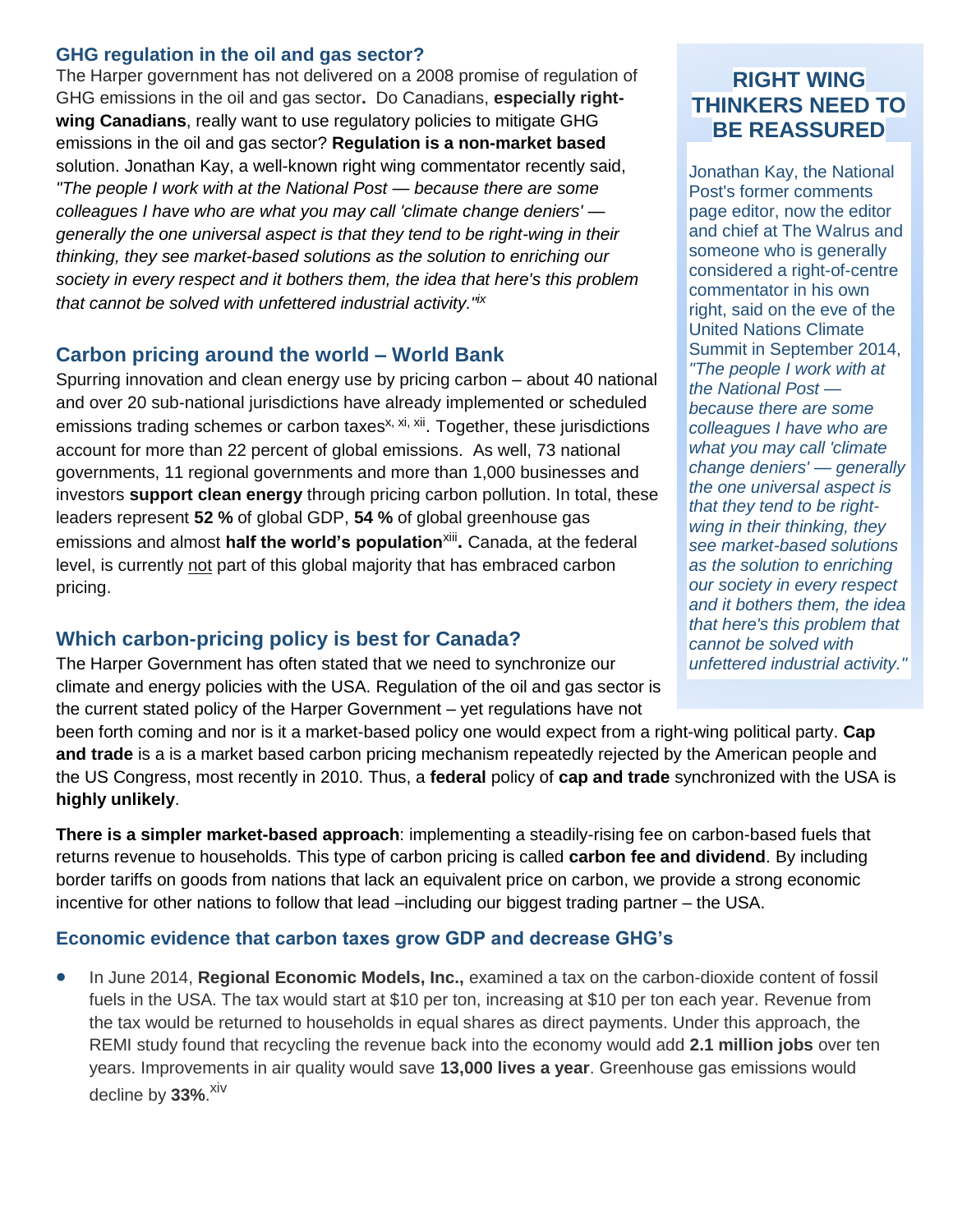- In July 2014, the **International Monetary Fund (IMF),** released a report calling on Canada to raise carbon taxes and cut income taxes. The IMF study determined that a carbon tax internalizing the real cost of fossil fuels (pricing-in pollution, etc) will **increase Canada's gross domestic product** by **1.4%**, **reduce carbon emissions** by **15%** and **diminish deaths** from air pollution by **25%. xv**
- Canada has a domestic success story with regards to carbon taxes too. A Canadian study using Statistics Canada data found that after five years that British Columbia's (BC) carbon tax has been successful in reducing greenhouse gas emissions, growing the BC economy and reducing personal income tax for British Columbians.<sup>xvi</sup>
- Carbon pricing was highlighted in the **IPCC Fifth Assessment Reports report for policymakers<sup>i</sup>** : "In principle, mechanisms that set a **carbon price**, including **cap and trade** systems and carbon taxes, can achieve mitigation in a cost-effective way, but have been implemented with diverse effects due in part to national circumstances as well as policy design. The short-run effects of cap and trade systems have been limited as a result of loose caps or caps that have not proved to be constraining (limited evidence, medium agreement). In some countries, **tax-based policies specifically** aimed at reducing GHG emissions – alongside technology and other policies – have helped to weaken the link between GHG emissions and GDP **(high confidence).** In addition, in a large group of countries, fuel taxes (although not necessarily designed for the purpose of mitigation) have had effects that are akin to sectoral carbon taxes."

## **Canadians must pick a carbon pricing mechanism by 2015**

Clearly Canada is not doing our part to cut GHG emissions – despite the abundant evidence that cutting GHG emissions far outweighs the costs of inaction. Supposedly, sometime in 2015, Canadians will choose which political party they want to lead us away from climate catastrophe and towards the low carbon economy the next generation expects from us. As well, in late 2015, world leaders will meet in Paris to create an international agreement that will preserve the global climate. Canada can again be an environmental leader on the global stage if we go to Paris in 2015 with a national carbon pricing mechanism in hand.

The grassroots are helping to create the political will for a liveable world. Volunteers from across Canada will be in Ottawa November 22-24, on their own dime and time, at Citizens' Climate Lobby's second annual Canadian conference titled: [Carbon Fee Prosperity.](http://www.citizensclimatelobby.ca/node/284) Experts will share with us economic solutions for solving the climate crisis. Then we will be lobbying Canada's policy makers – parliamentarians – for carbon fee and dividend.

We truly appreciate the mainstream media's attention on the climate crisis and the genuine solutions to this global crisis. At this time of massive change, we need you now more than ever.

### **Contact:**

Cathy Orlando, National Manager, Citizens' Climate Lobby (Canada) [cathy@citizensclimatelobby.ca](mailto:cathy@citizensclimatelobby.ca) , 705-929-4043

## **ABOUT CITIZENS' CLIMATE LOBBY**

Citizens' [Climate Lobby \(CCL\)](http://www.citizensclimatelobby.ca/) is a growing organization of local volunteer groups in Canada and the U.S. that are pressing for progressive climate legislation. An initiative that began in the U.S. in 2007, CCL takes the view that politicians generally do not create political will; they respond to it. CCL uses a model for citizens to create political will that has proven to be successful in Canada and the U.S. by the organization **[RESULTS](http://www.results-resultats.ca/index_eng.asp)** - which has the mandate to reduce poverty. CCL was founded in Canada in September 2010 in Sudbury, ON. We work closely together synergizing our efforts for carbon fee and dividend in Canada and the USA.